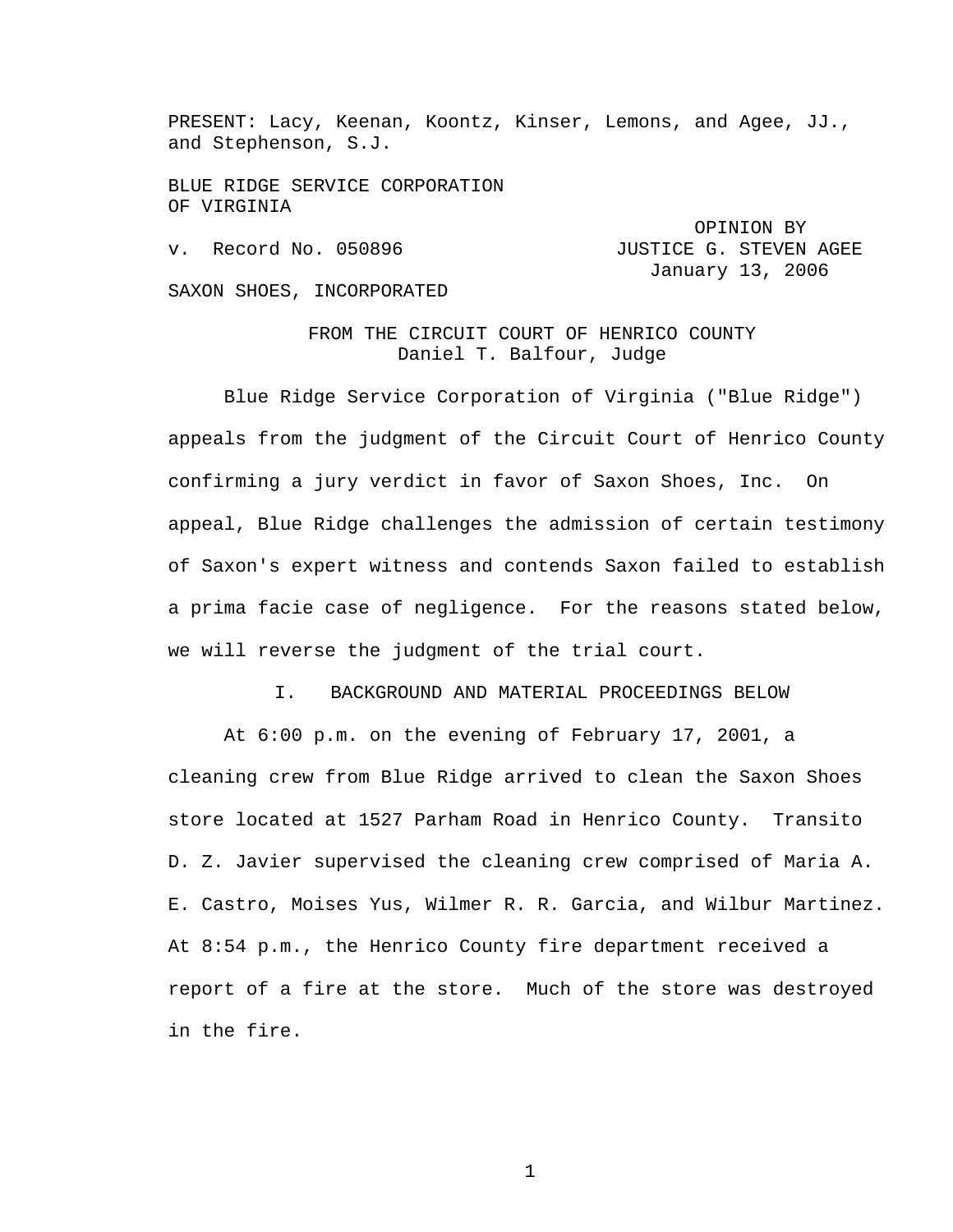On August 16, 2001, Saxon filed a motion for judgment against Blue Ridge, alleging the cleaning crew's negligence caused the fire. $^1$  Prior to trial, Blue Ridge filed a motion in limine seeking to exclude the testimony of Ronald L. Hiteshew, Saxon's fire cause and origin expert, "with respect to Mr. Hiteshew's opinion that the fire was caused by the careless disposal of smoking materials." After hearing oral argument, the trial court denied the motion and later denied a renewed motion to limit Hiteshew's testimony.

 Hiteshew arrived at the store the morning after the fire and spent seven days conducting his investigation. He first identified the area of origin as the workbench in the shipping and receiving room, based upon the burn pattern at that location, and the likely presence of a trash box holding discarded paper from shoe shipments in front of the workbench. Hiteshew then considered whether the ignition source was either in the building's structure or introduced from the outside. In Hiteshew's opinion, the only possible structural source in the area of origin was the light fixture immediately above the workbench. He ruled out the light fixture as the cause of the

<sup>1</sup>  $1$  On October 17, 2001, L.C.L. Company ("LCL"), owner and manager of the Ridge Shopping Center where Saxon Shoes was located, also filed a motion for judgment against Blue Ridge alleging identical claims. The trial court consolidated these actions for discovery purposes by order of March 11, 2002, and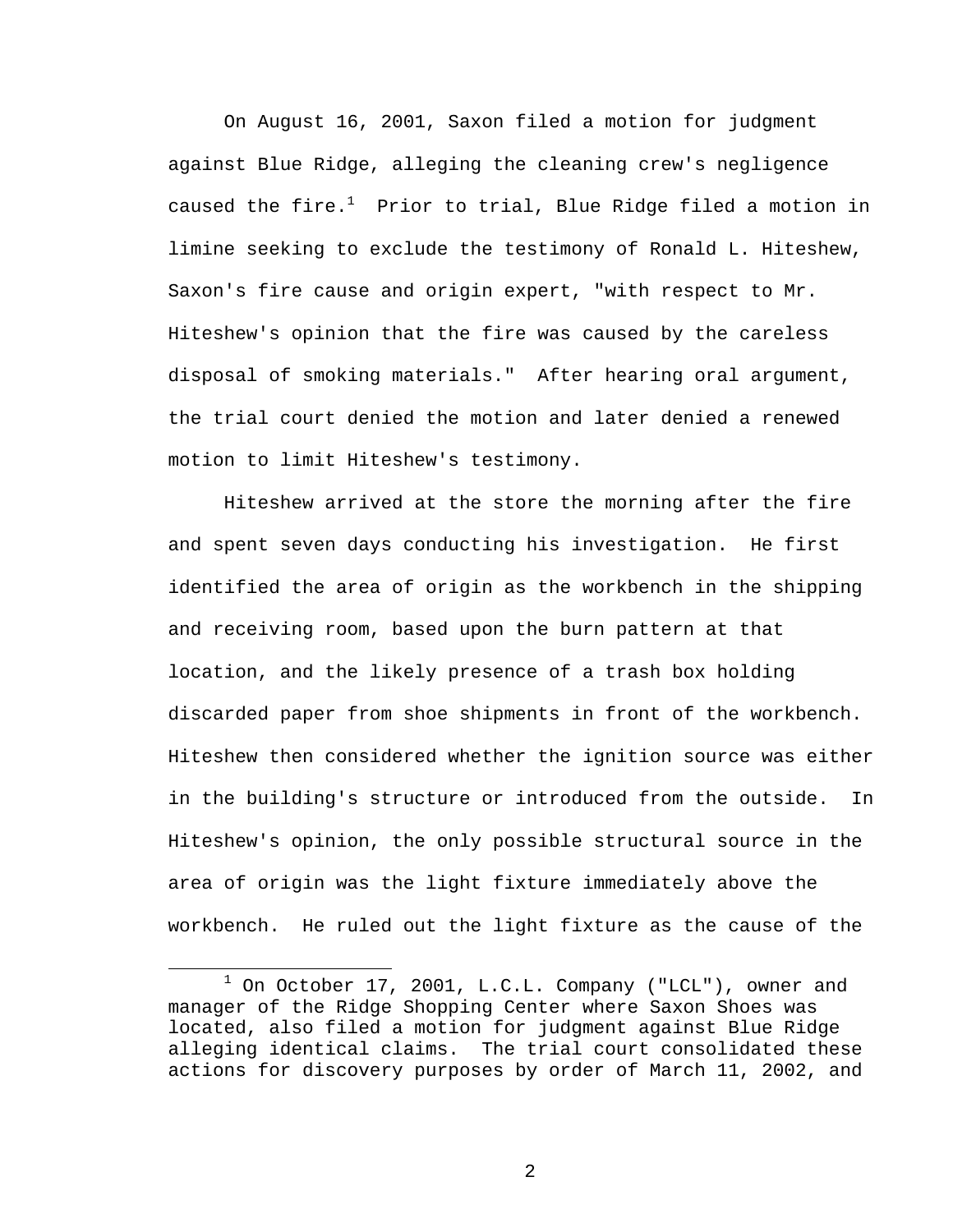fire because he concluded that "there is no evidence that an electrical fire could have occurred within the [light fixture] by itself. It had to have escaped from a source on the outside." Further, Hiteshew determined that "[t]he light fixture itself was positioned . . . significantly above . . . the area of origin." Thus, Hiteshew turned to a consideration of whether "some form of human action" could be the cause.

To determine the type of human activity that had the potential to cause the fire, Hiteshew "look[ed] at who was in the building and what potential there was for some type of human interaction that could be the heat source or fuel source." Hiteshew concluded that one such human ignition source could be disposal of smoking materials and that he had "to verify if a person [was] smoking" and "the fact that . . . there is a box of waste paper [in the area of origin] . . . suggests [the cause of the fire] could . . . be smoking." Hiteshew's ultimate conclusion was that "[t]he fire originat[ed] as a result of smoking material discarded into the trash can."

 At trial, Hiteshew testified that this conclusion was supported by the evidence.

[W]e had a pattern of concentrated damage that indicated the fire started in front of the work bench and slightly above floor level. The information that I obtained about the trash receptacle . . . in the

for trial by order of August 31, 2004. LCL settled with Blue Ridge on February 24, 2005, and is not a party to this appeal.

 $\overline{\phantom{a}}$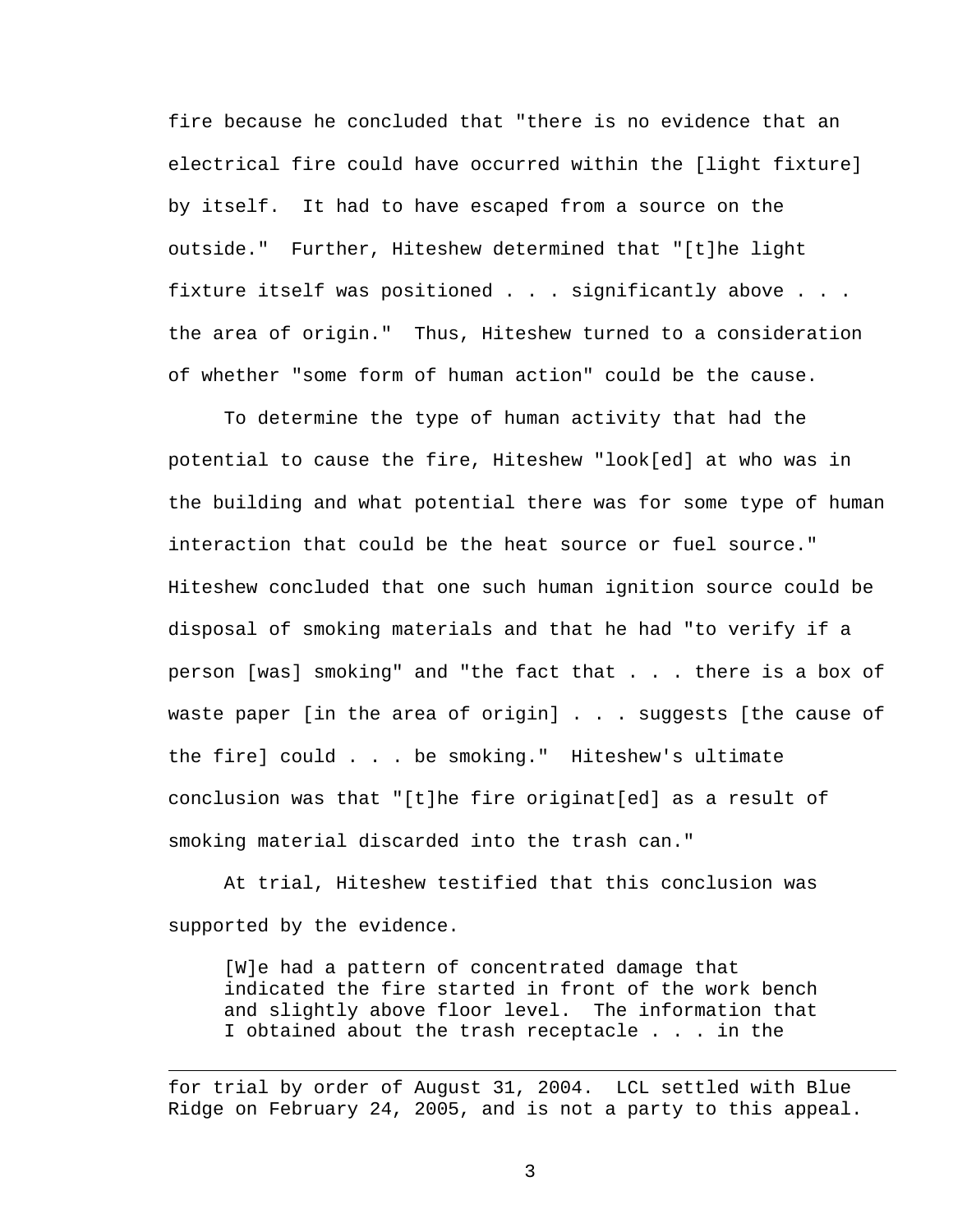area of origin that had trash in it at the time, the statements that I read from depositions that indicated that there was a smoker in the facility and that he did smoke. . . . The fact that the fire originated in a container . . . is very consistent . . . [with] a fire originating in that location, lack of structural content for [another] ignition source, and the lack of any other identified human actions.

Hiteshew admitted, however, that "[n]obody observed [a Blue Ridge employee] smoke [in the building]." The deposition and trial testimony of Javier, Castro, and Garcia substantiates this admission. Javier testified that Yus was the only smoker on the crew, that all the crew members worked within sight of each other, and he did not see Yus smoke on the night of the fire. Castro also agreed that "when [she was] in the store, [she] didn't see anybody smoke." Garcia testified by deposition that Yus smoked outside the store before the crew started work. Garcia testified that Yus was "in [his] sight all the time" and that "[t]he only time that [he] couldn't see him was when he was in the offices." Officer Reinaldo Riopedre of the Henrico County Police Department testified about his interview with Yus after the fire. According to Riopedre's testimony, Yus said he was a smoker, and that "he smoked twice [the night of the fire] and that he went outside . . . . " There was no evidence in the record that a Blue Ridge employee smoked in the store.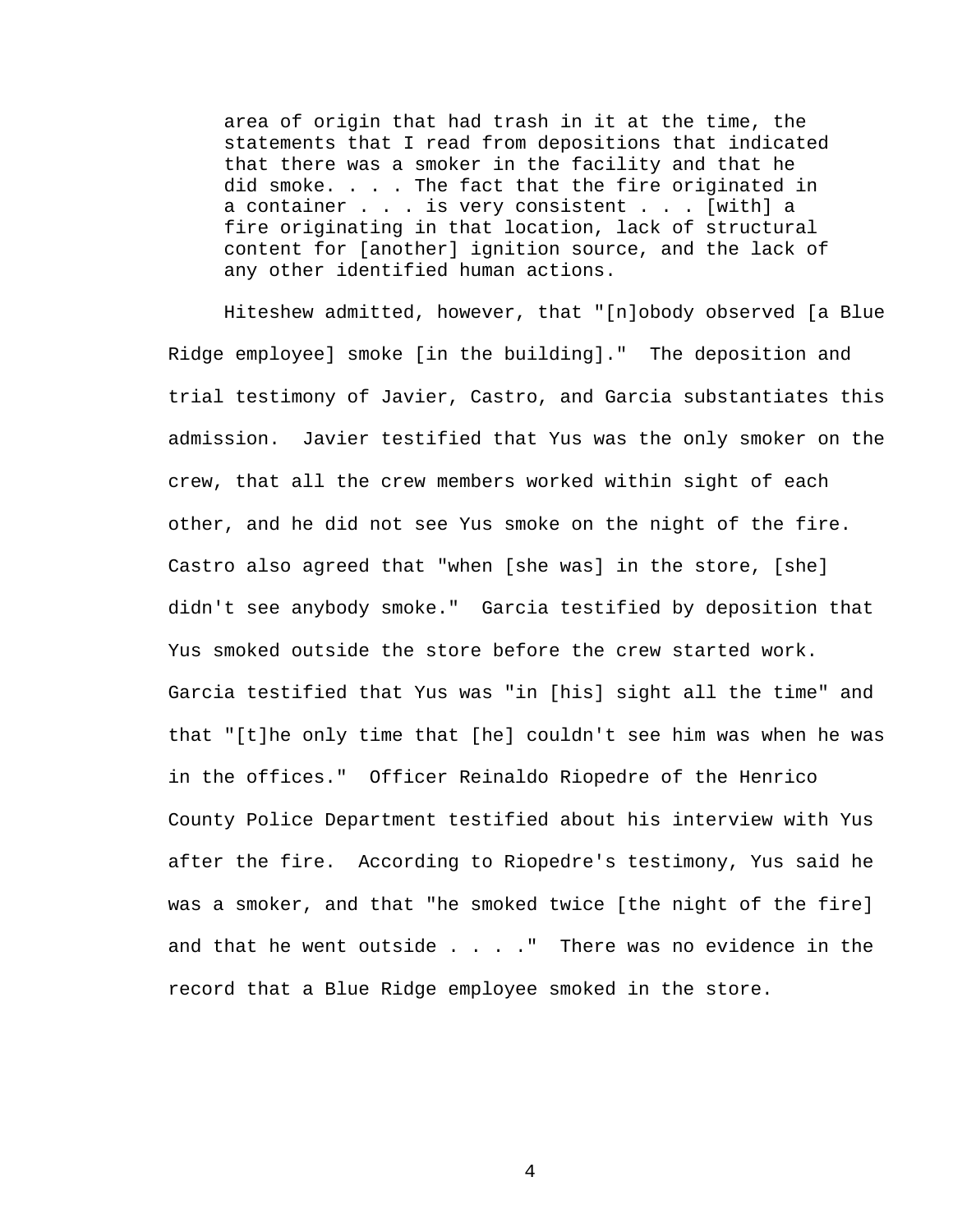At the close of Saxon's evidence, Blue Ridge moved to strike Saxon's evidence, or alternatively, Hiteshew's testimony because

the opinions he has given . . . are based on an effort to contradict the direct evidence before the Court, and that his opinions are not based on an appropriate foundation of scientific facts.

Blue Ridge argued that Saxon failed to prove that the negligence of Blue Ridge employees was the proximate cause of the fire, and that Hiteshew's opinion testimony was without factual basis and should not have been admitted into evidence. The trial court denied both the motion to strike Hiteshew's testimony and the motion to strike Saxon's evidence. At the close of all the evidence, Blue Ridge renewed its motion to strike which the trial court again denied.

 The jury returned a verdict in favor of Saxon and awarded damages of \$5,139,617. Blue Ridge moved to set aside the verdict as contrary to the law and evidence. The trial court denied the motion and confirmed the verdict by order of January 31, 2005. We awarded Blue Ridge this appeal.

## II. ANALYSIS

On appeal, Blue Ridge assigns error to the trial court permitting Hiteshew to "assess the credibility of witnesses, to found his opinion on that assessment, and to present opinion testimony that was speculative . . . and unsupported by [the]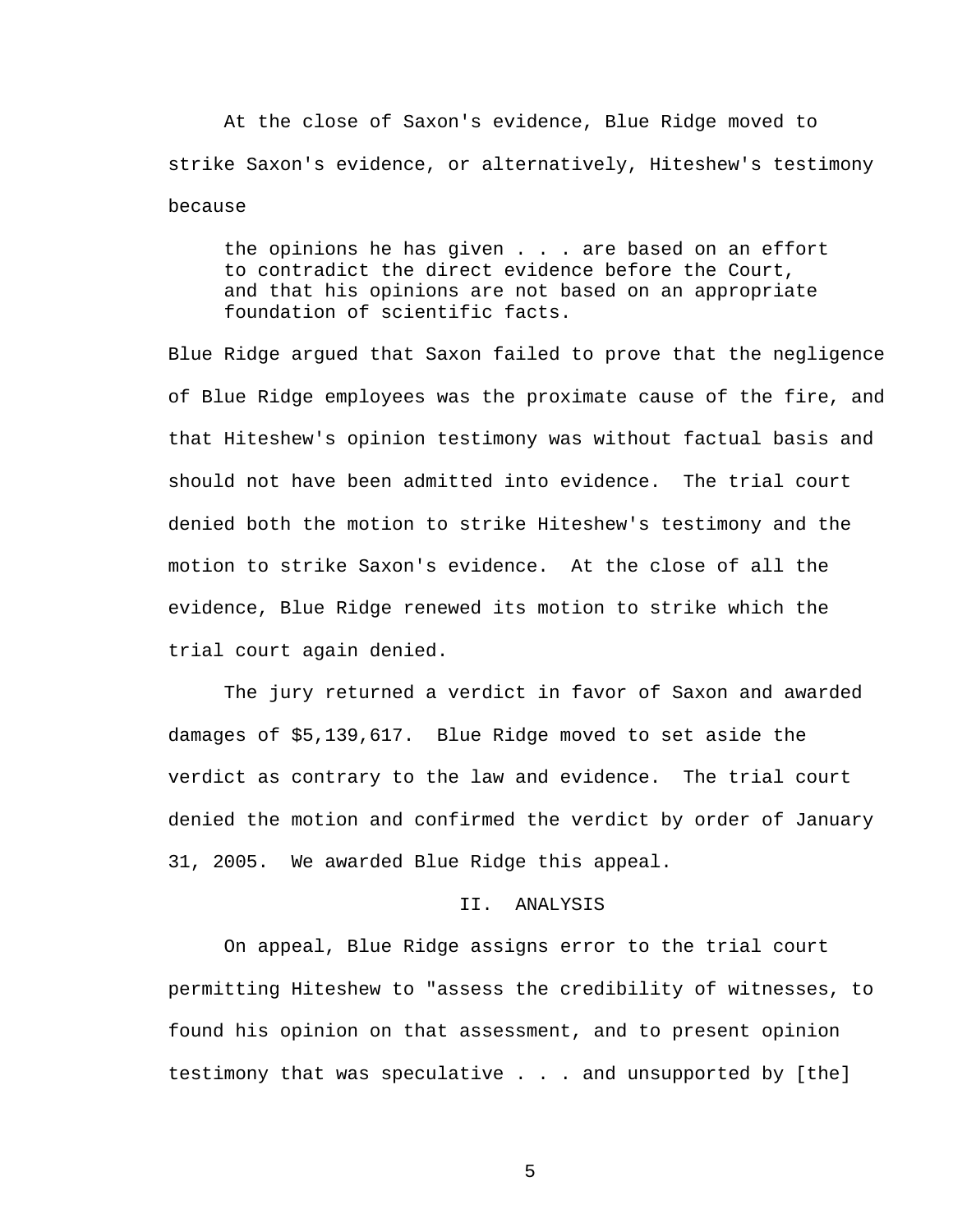evidence." Blue Ridge contends the trial court abused its discretion in permitting Hiteshew to so testify.

Additionally, Blue Ridge assigns error to the trial court's denial of its motions to strike Saxon's evidence because Saxon did not present sufficient evidence to establish a prima facie case of negligence. Blue Ridge contends the trial court abused its discretion by failing to grant the motions to strike. Finally, Blue Ridge assigns error as an abuse of the trial court's discretion in denying motions to strike because Saxon was bound by the uncontradicted testimony of Blue Ridge employees called as adverse witnesses, who stated that no member of the cleaning crew smoked in the building on the night of the fire.

Saxon responds that Hiteshew had an adequate basis in fact upon which to give his opinion and that Saxon thus presented a prima facie case of negligence upon which the jury's verdict could stand.

## A. Hiteshew's testimony

 It is well settled that this Court reviews the trial court's decision to admit expert testimony under an abuse of discretion standard. Tarmac Mid-Atlantic, Inc. v. Smiley Block Co., 250 Va. 161, 166, 458 S.E.2d 462, 465 (1995). Blue Ridge argues that Hiteshew's testimony was improperly admitted because Hiteshew wrongly assessed the credibility of witnesses and his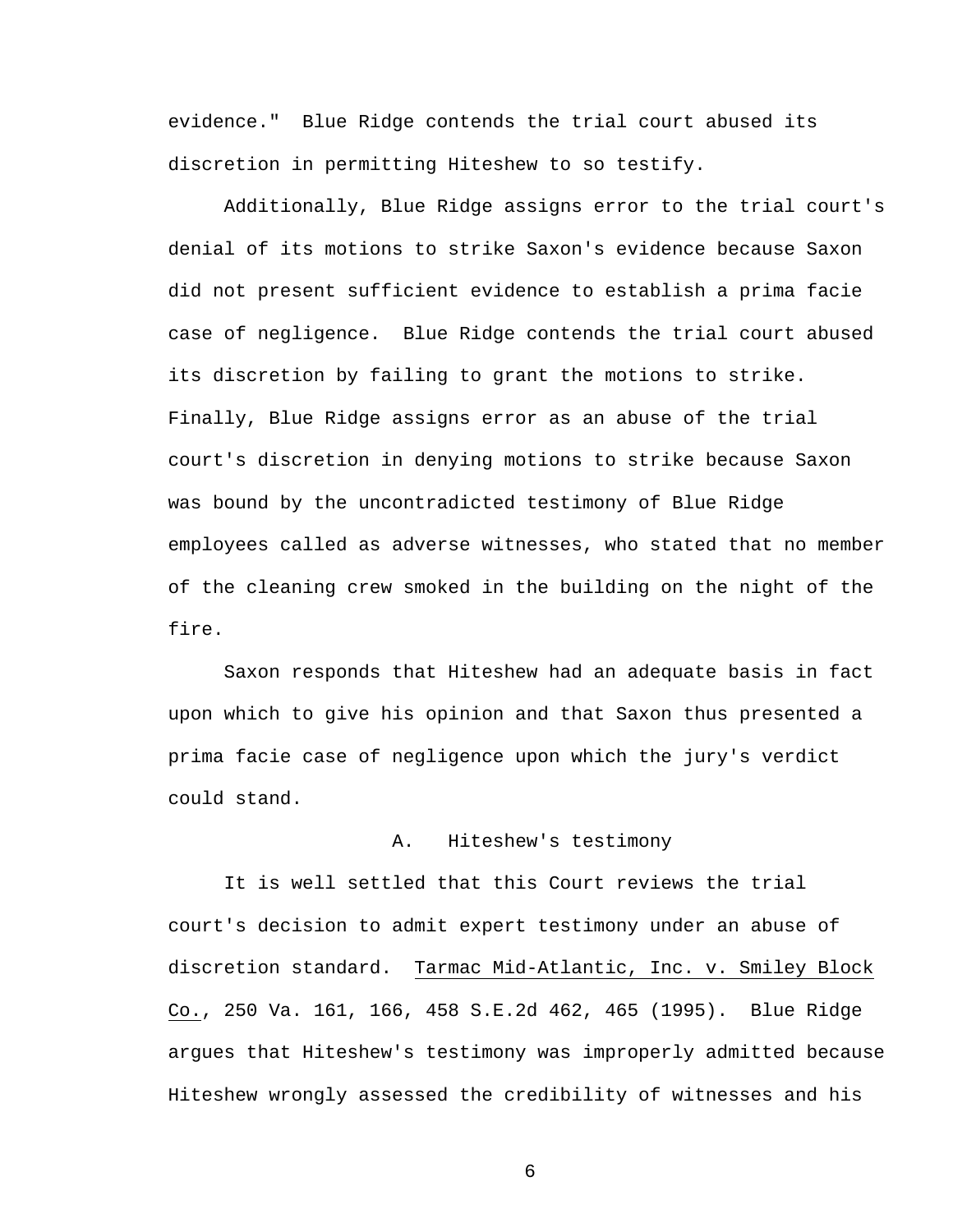opinion was "speculative . . . and unsupported by the evidence." We agree with Blue Ridge that Hiteshew's opinion was without a basis supported by the evidence and was therefore speculative and unreliable as a matter of law. The trial court thus erred because it was an abuse of the trial court's discretion to admit Hiteshew's opinion testimony into evidence. $^2$ 

 The General Assembly has determined that "scientific, technical, or other specialize[d]" expert testimony is admissible into evidence if it "will assist the trier of fact to understand the evidence or to determine a fact in issue." Code § 8.01-401.3(A). In accordance with the statutory directive, this Court has approved admission of expert opinions into evidence where the jury is confronted with issues that require scientific or specialized knowledge or experience in order to be properly understood, and which cannot be determined intelligently merely from the deductions made and inferences drawn on the basis of ordinary knowledge, common sense, and practical experience gained in the ordinary affairs of life.

 $\overline{\phantom{a}}$  2  $2$  Saxon's contention that Blue Ridge waived its challenge to the admissibility of Hiteshew's testimony on appeal because Blue Ridge introduced testimony as to the fire's cause and origin through Richard T. Chance is completely without merit. Blue Ridge did not contest Hiteshew's status as an expert witness, but rather that his particular opinion testimony was inadmissible as it was not supported by the evidence. The fact that Blue Ridge presented its own expert on fire origin has no relation to its objection to Hiteshew's opinion testimony and no nexus for any argument concerning "same character" evidence.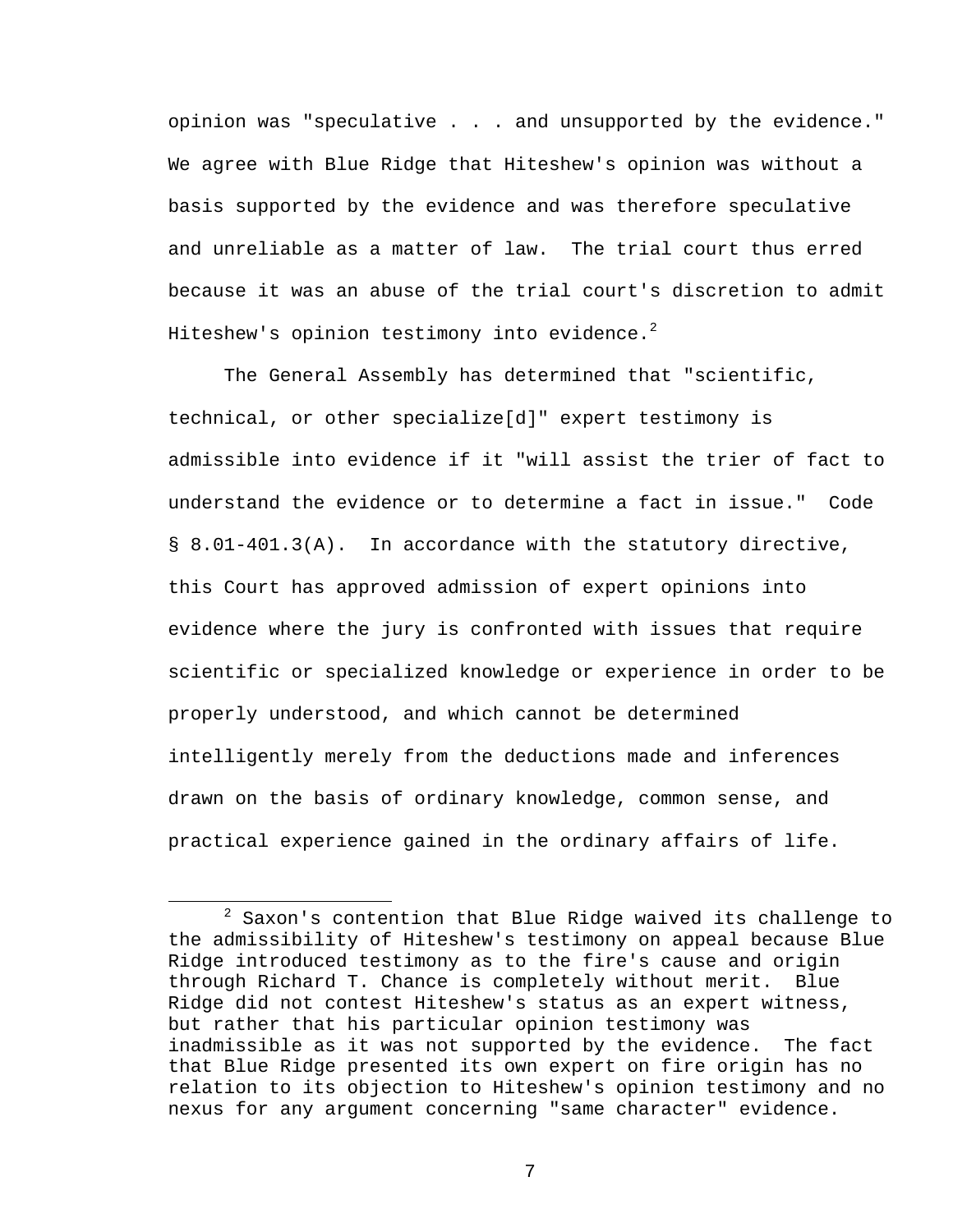Holmes v. John Doe, 257 Va. 573, 578, 515 S.E.2d 117, 120 (1999) (citation omitted). However, when the issue to be decided involves matters of common knowledge or those as to which the jury is as competent to form an intelligent and accurate opinion as the expert witness, expert evidence is inadmissible. Holcombe v. NationsBanc Fin. Servs. Corp., 248 Va. 445, 448, 450 S.E.2d 158, 160 (1994).

Thus, where the opinion of an expert is appropriate, such opinion must meet certain standards as a condition precedent to admission into evidence. "[E]xpert testimony . . . cannot be speculative or founded upon assumptions that have an insufficient factual basis. Tittsworth v. Robinson, 252 Va. 151, 154, 475 S.E.2d 261, 263 (1996) (citations omitted).

Hiteshew was qualified by the trial court as "an expert in fire origin and cause investigation," to which designation Blue Ridge does not assign error. Blue Ridge claims error to the admission of Hiteshew's ultimate opinion that the fire originated in the shipping and receiving room at the rear of the store and was caused "as a result of smoking material discarded into the trash can." Hiteshew primarily based his opinion as to the origin on the burn pattern on the wall of the shipping room. Hiteshew testified that he based the causation element of his opinion upon information he had received about the placement of a wastepaper box in the shipping and receiving room, a video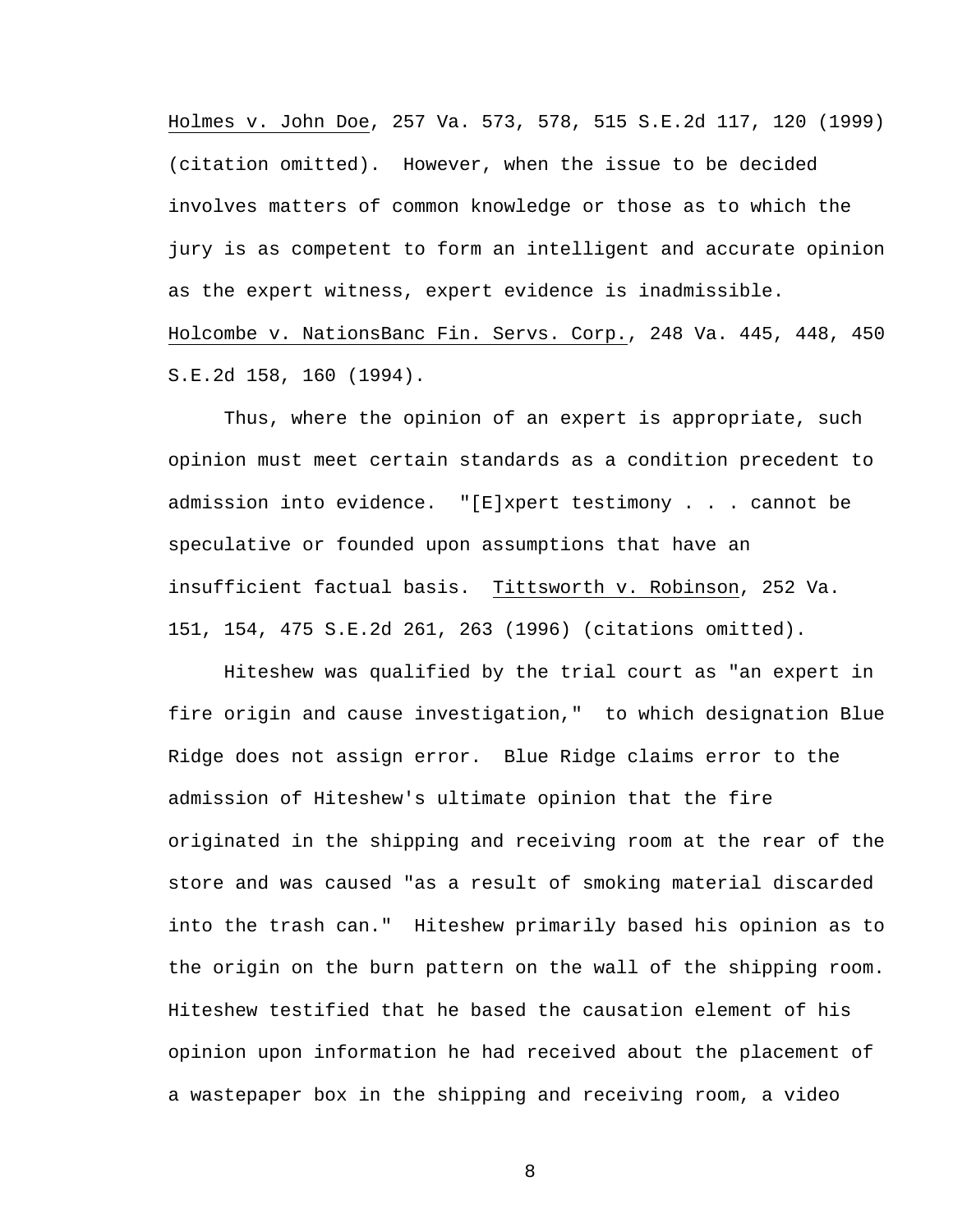tape photograph of the area showing such a box, deposition statements that there was a smoker on the cleaning crew, and an admission by Yus that he smoked twice the night of the fire.

Blue Ridge's expert, Richard T. Chance, agreed with Hiteshew that the fire started in the back of the store, but disagreed as to the location and cause. Chance opined, concurring with the fire marshal, that the cause of the fire could not be determined. However, the variance in opinions of Hiteshew and Chance are not the basis of Blue Ridge's assignment of error. Blue Ridge contends that Hiteshew's opinion as to how the fire started is founded on assumptions which have no basis in fact and could not therefore be admitted into evidence.

Hiteshew testified that he based his opinion on the cause of the fire on the following:

The information that I obtained about the trash receptacle being located [in] that area, the photograph from the video tape that suggests there was a box in the area of origin that had trash in it at the time, the statements that I read from depositions that indicated that there was a smoker in the facility and that he did smoke. Nobody observed him smoke, although he admitted smoking twice. The fact that the fire originated in a container that is very consistent and conducive to a fire originating in that location . . . .

Saxon argues there was sufficient evidence to support Hiteshew's opinion that the wastepaper box was by the workbench in the shipping room and contained wastepaper at the time of the fire. Blue Ridge contends Hiteshew merely assumed the box was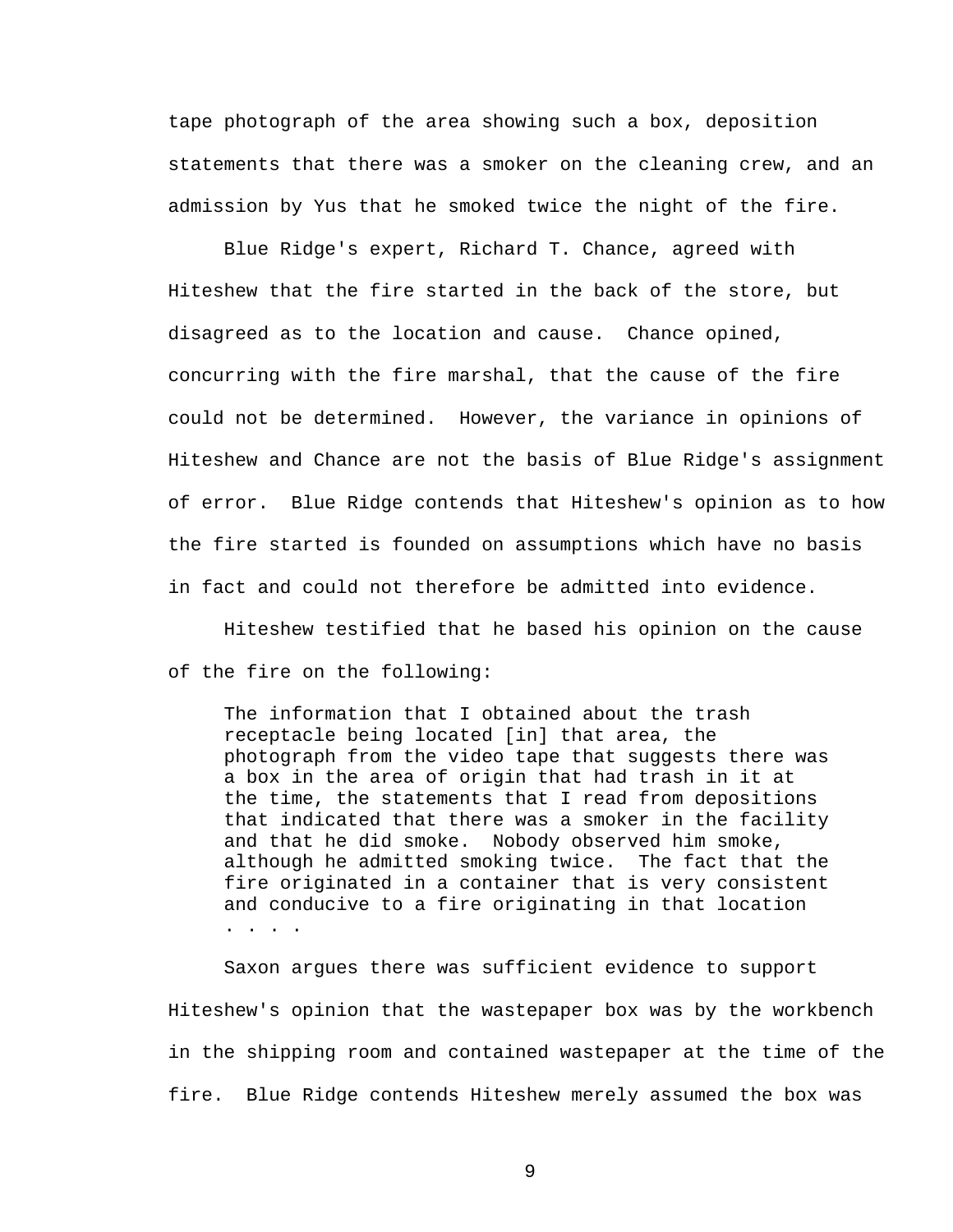there without sufficient evidence. Multiple witnesses testified at trial about the placement of the box.

James Roberts, Jr., general manager of Saxon, testified that "there's always a box in receiving to contain trash." Charles McNamara, the Saxon employee in charge of shipping and receiving, testified that on the evening of February 16, 2001, the day before the fire, that he emptied the trash box before he left at 5:30 p.m. McNamara said that after he emptied the box, he would set it elsewhere so that people at the store on the weekend could not use it.

However, Gary Weiner, Saxon's CEO, testified that "[d]epending on the time of year, that box could be empty, or that box could be stuff [sic] because this is February [17th]." At that time of year, the store would receive heavy shipments of shoes to be checked into inventory with paper discarded in the box on the weekends as well as the weekdays. Weiner also said that when he checked in shipments, he didn't always empty the box at the end of the day. However, there is no indication in the record that Weiner was checking in shipments on any dates near the time of the fire.

Roberts agreed that it was "a custom of Mr. McNamara . . . to clean all of [the] trash out before [he] left." Weiner testified that McNamara "empt[ies] that box out pretty religiously when he's there" but "that there were many days when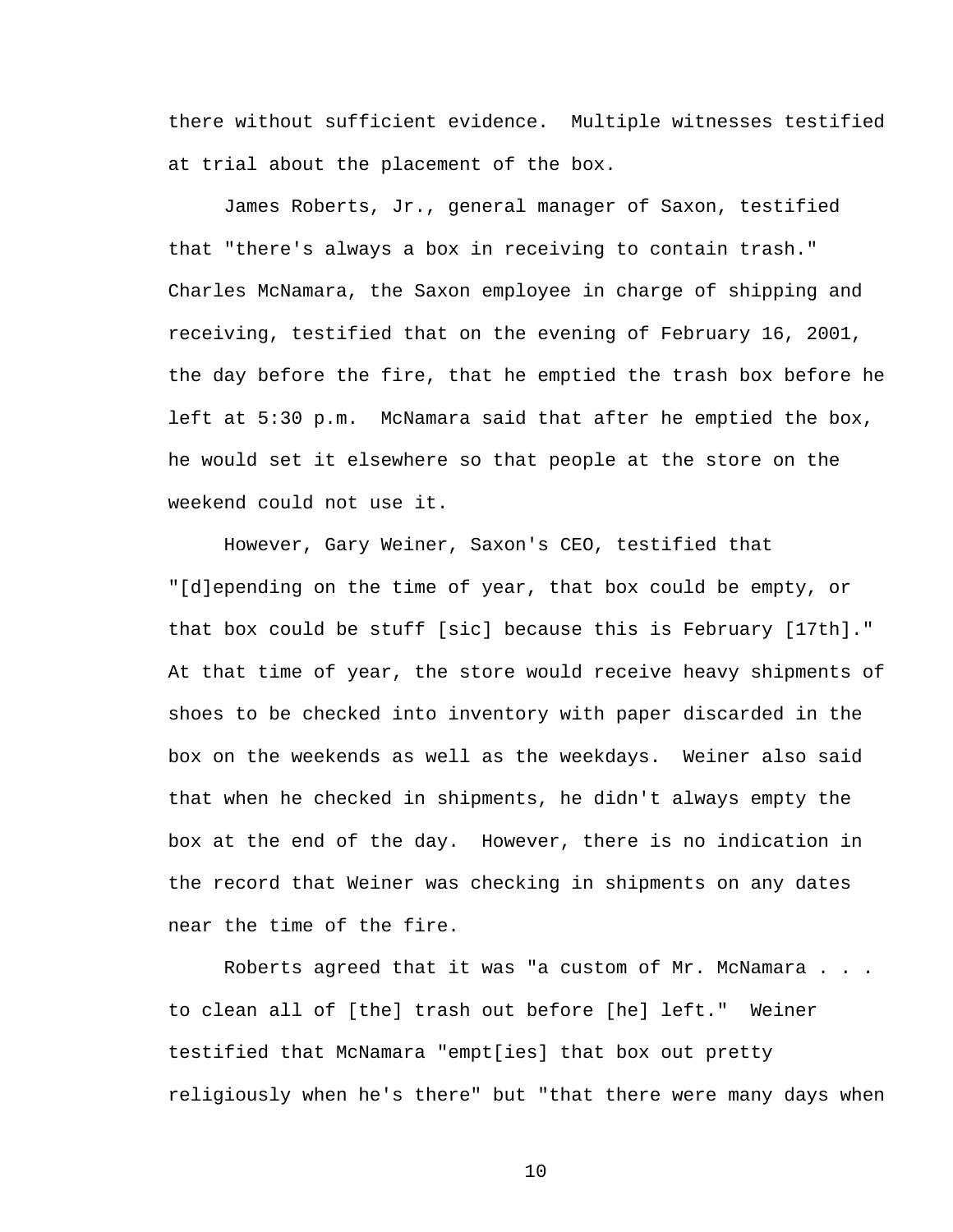the box was not empty because he may not have been the last person to leave . . . ." Weiner admitted that the box "[p]ossibly" would have been empty the evening before the fire "unless somebody checked in [shipments] on Saturday when [McNamara] typically didn't work." Roberts testified that an employee called O'Bryan was stocking on the day of the fire and that he could not say whether O'Bryan emptied the box. O'Bryan did not testify and there is no other reference to him in the record.

Saxon offered into evidence a photo frame of video footage from the security camera in the shipping and receiving room. The photograph showed the wastepaper box near the workbench, but Weiner admitted that the picture did not show whether the box had any paper in it or that the box was in that spot on the evening of the fire. Weiner testified that the tape in the camera was changed every morning and that each tape is 24 or 36 hours long. While we note that evidence as to the placement of the wastepaper box at the time of the fire is not conclusive, there was positive evidence in the record which a trier of fact arguably could weigh to determine whether the box was present at the purported point of origin, under the workbench, at the time of the fire and contained wastepaper. We will assume, without deciding, that sufficient evidence existed upon which Hiteshew could conclude as part of his opinion that the wastepaper box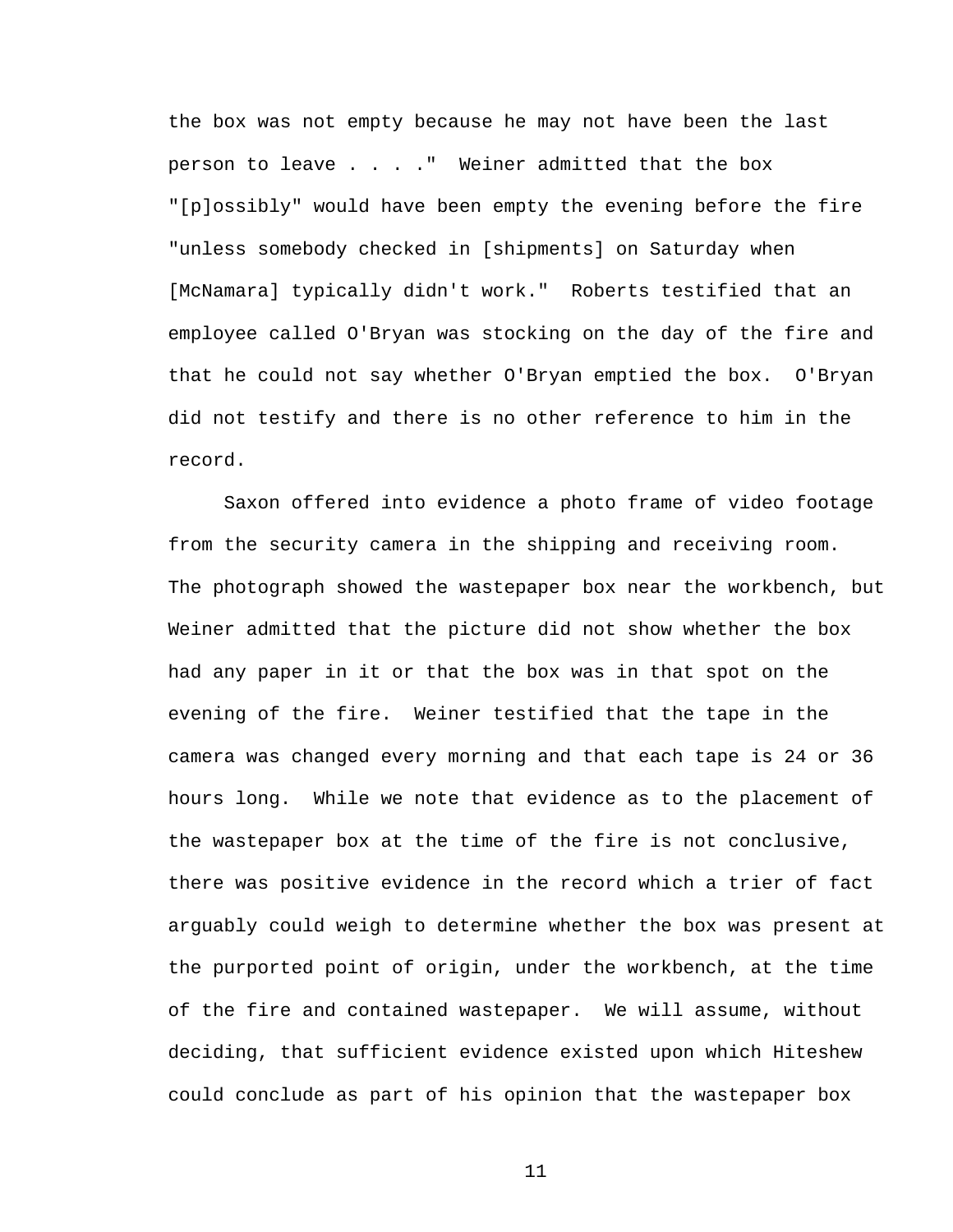was under the workbench and contained wastepaper at the time of the fire.

However, even assuming that the wastepaper box was under the workbench at the time in question and provided the fuel source for the fire to establish the point of origin, the record does not support Hiteshew's ultimate opinion of "the fire originating as a result of smoking material discarded into the trash can" because "there was a smoker in the facility and . . . he did smoke." In other words, there was insufficient evidence upon which Hiteshew could give an opinion as to causation.

Hiteshew testified that there were, in his opinion, two possible ignition sources for the fire: a structural source and human intervention. Because he had ruled out the possibility that a light fixture or faulty wiring started the fire, he opined that a smoker on the cleaning crew negligently discarded a cigarette in the box and started the fire.

Hiteshew based this conclusion on his belief that the wastepaper box was under the workbench, and there was a smoker in the building when the fire started. While Hiteshew never specifically stated that Yus discarded a cigarette into the wastepaper box, that this was a primary basis for his conclusion is clear based on his ultimate opinion of the fire's cause. Hiteshew came to his conclusion in spite of the fact that there were no witnesses who saw Yus smoking in the building and no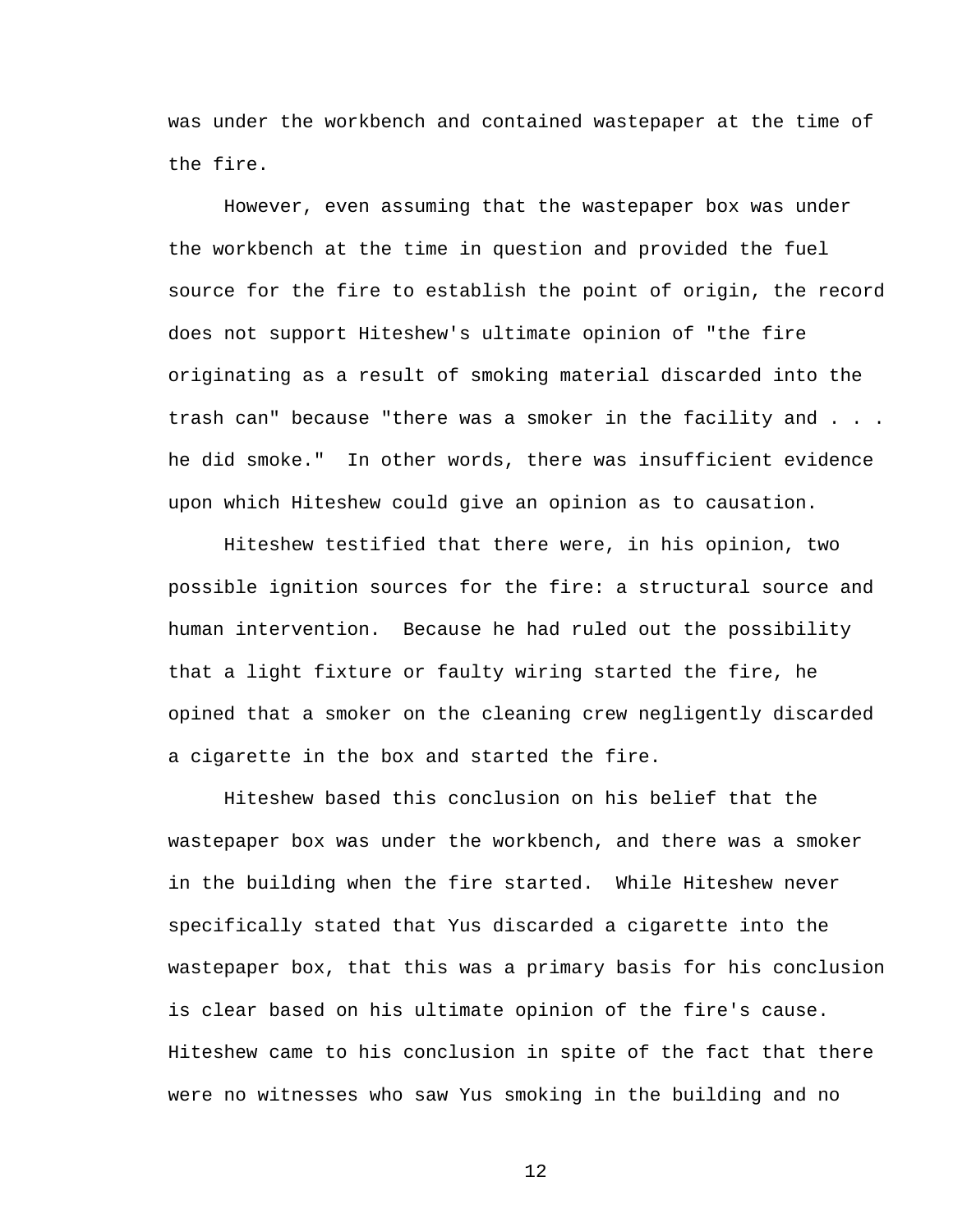physical evidence of smoking in the building by Yus or any other Blue Ridge employee. In fact, Hiteshew opined that the lack of physical evidence of smoking material further supported his conclusion that a smoker in the building had caused the fire.

- Q But you never found any evidence of a cigarette?
- A Which is very suspicious . . . . It is very, very common not to find the [remnants] of cigarettes because it is a very small item that can disintegrate in a very small area.

But there was no factual basis in the record for Hiteshew's opinion on causation. Each member of the cleaning crew testified that he did not see Yus smoke in the building. Both Javier and Castro testified that Yus was the only smoker on the crew. The crew worked close together and no one observed a coworker smoking inside the building.

Garcia testified by deposition that Yus was the only smoker on the crew and that he observed Yus smoking outside the building. Garcia testified that Yus was in his sight the entire time except when he was cleaning the offices.

Yus admitted to the fire marshal that he smoked twice on the night of the fire, both times outside the building. Yus said that both Javier and Roberts saw him. While Javier testified that he did not see Yus smoking outside the building, Garcia did. At trial, Roberts was not asked whether he saw Yus smoking.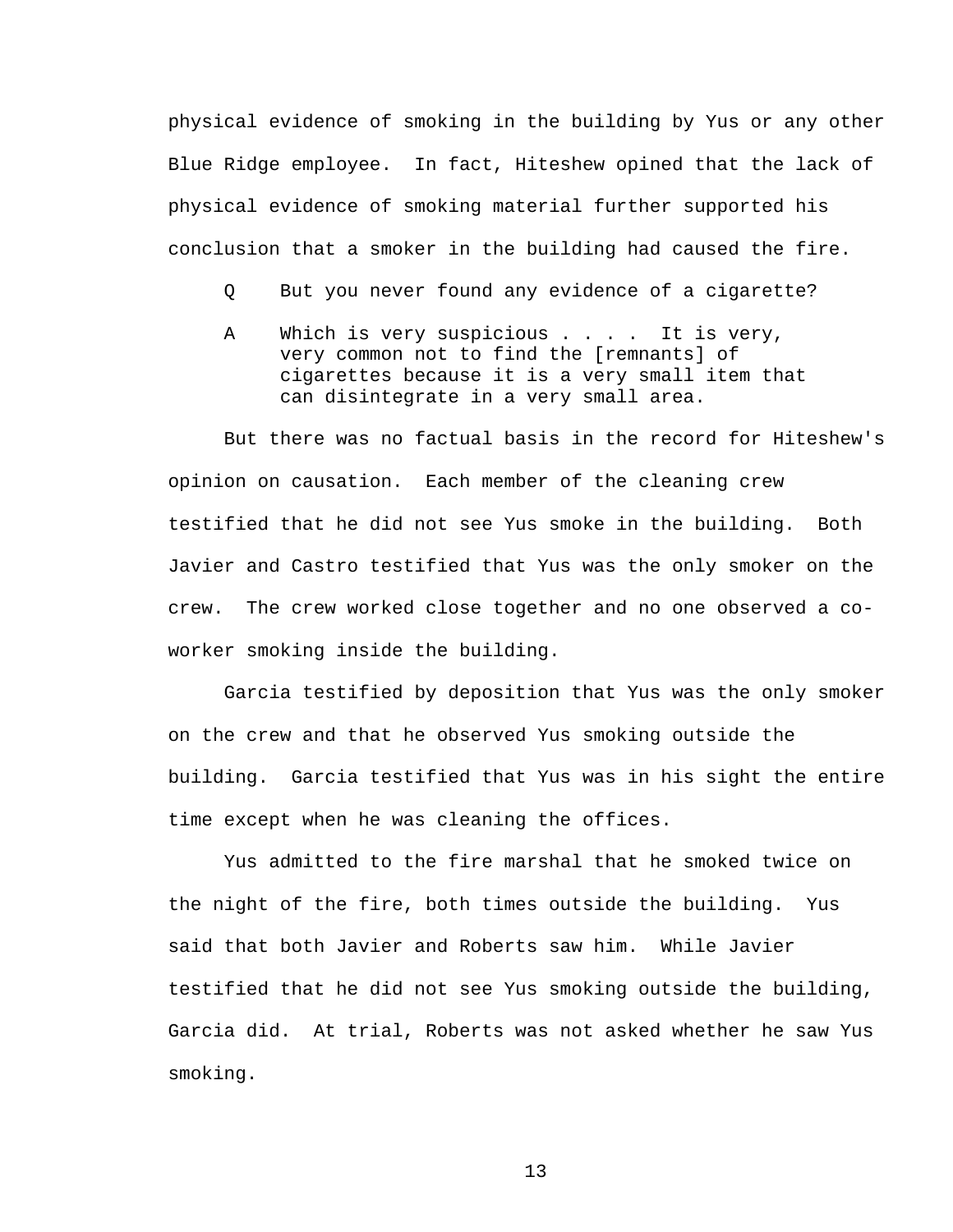The record contains no evidence that any employee of Blue Ridge smoked inside the building, much less put a burning cigarette into the trash box. Hiteshew's opinion is thus unsupported by the evidence. The record before us is devoid of any evidence upon which Hiteshew could conclude that a smoker on the cleaning crew caused the fire by tossing a cigarette in the wastepaper box. His conclusion that since Yus smoked on the night of the fire, he must have smoked inside and then discarded the cigarette in the trash box is pure speculation which we have repeatedly held is unreliable as a matter of law.

In Vasquez v. Mabini, 269 Va. 155, 159-61, 606 S.E.2d 809, 811-12 (2005), we held that an expert's testimony in a wrongful death action as to the decedent's expected loss of income and the economic value of the loss of her services was inadmissible as it was "speculative" and "founded upon assumptions that [had] no basis in fact." Id. at 160-61, 606 S.E.2d at 811-12. The expert based his lost income calculation on his assumption that the decedent, who was unemployed at her death and had never earned more than \$7,000 per year, would secure fulltime clerical work the next day, at a salary of \$16,000 per year and receive a retirement benefit of 3.7% and an annual raise of 4.25%. Id. In calculating the economic value of the loss of her services, the expert opined that the decedent's disabled son, who depended upon her for much of his care, would live throughout his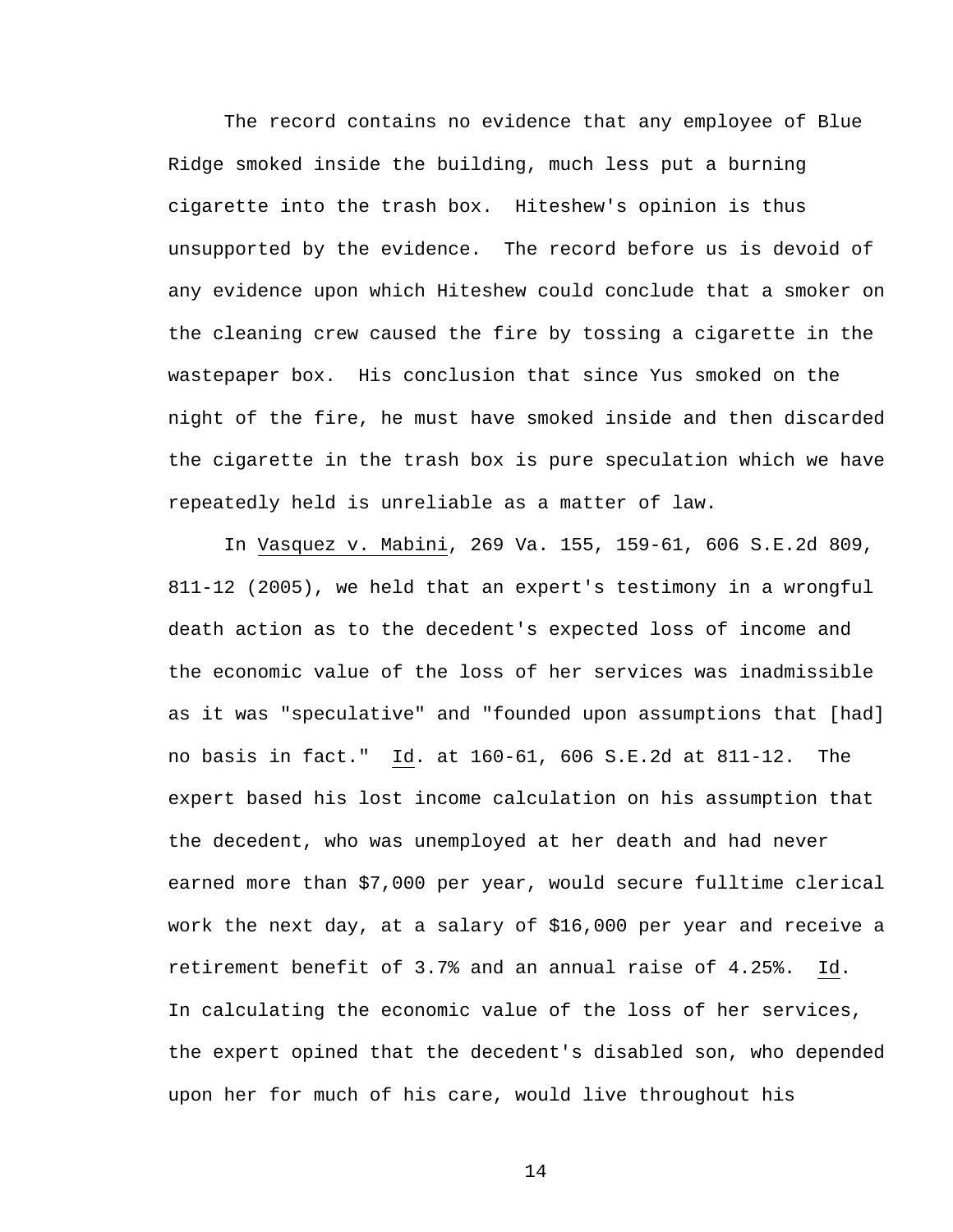mother's remaining life, even though he died prior to trial. Id. at 161, 606 S.E.2d at 812. The trial court erred in admitting that testimony from the expert as it lacked an evidentiary basis in the record.

Similarly, in Countryside Corp. v. Taylor, 263 Va. 549, 553, 561 S.E.2d 680, 682 (2002), we held that an expert real estate appraiser's damages calculation was inadmissible because it was based in part on the failure of an access road to abut the plaintiffs' property. However, the defendants had conveyed land to the plaintiffs prior to trial so that the road did abut their property, and the expert's opinion was thus based on speculation contrary to the facts. The trial court erred for that reason in admitting the experts testimony.

In both Vasquez and Countryside, we noted that when an expert " 'assume[s] a fiction and base[s] his opinion of damages upon that fiction[,]' . . . that testimony [is] 'speculative and unreliable as a matter of law.' " Vasquez, 269 Va. at 161, 606 S.E.2d at 812 (citing Countryside, 263 Va. at 553, 561 S.E.2d at 682). In the case at bar, Hiteshew assumed, contrary to Yus' statement and the testimony of the other Blue Ridge employees, that Yus smoked in the store and discarded smoking material in the wastepaper box. Unlike the evidence with regard to the location of the wastepaper box, there is no positive evidence in the record which the jury could weigh to determine whether a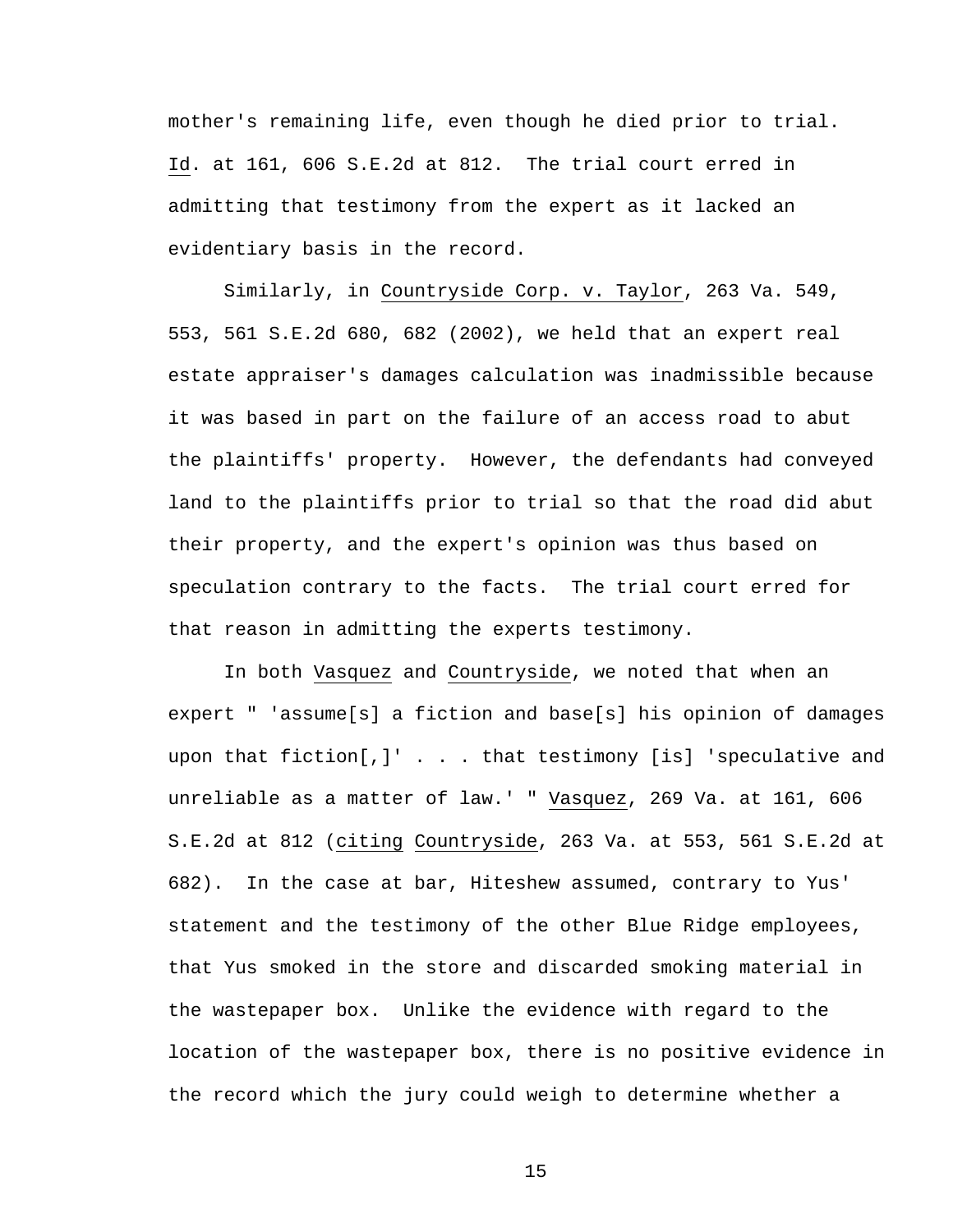Blue Ridge employee discarded smoking material in the wastepaper box. Thus, Hiteshew's assumption is not supported by the evidence, and his causation opinion based on that assumption is inadmissible as a matter of law. See id.

The trial court abused its discretion by permitting Hiteshew's testimony on the cause of the fire to come into evidence and go to the jury. The trial court thus erred in not granting Blue Ridge's motion to strike Hiteshew's testimony as to the cause of the fire.

B. Motion to Strike the Evidence

Blue Ridge further contends Saxon failed to establish actionable negligence as a matter of law and thus, the trial court erred in not granting Blue Ridge's motion to strike Saxon's evidence and enter a verdict for Blue Ridge. We review the trial court's decision to deny the motion to strike in accordance with well-settled principles.

When the sufficiency of a plaintiff's evidence is challenged by a motion to strike, the trial court should resolve any reasonable doubt as to the sufficiency of the evidence in plaintiff's favor and should grant the motion only when "it is conclusively apparent that plaintiff has proven no cause of action against defendant," or when "it plainly appears that the trial court would be compelled to set aside any verdict found for the plaintiff as being without evidence to support it."

Williams v. Vaughan, 214 Va. 307, 309, 199 S.E.2d 515, 517 (1973) (citations omitted). Examining the evidence in the light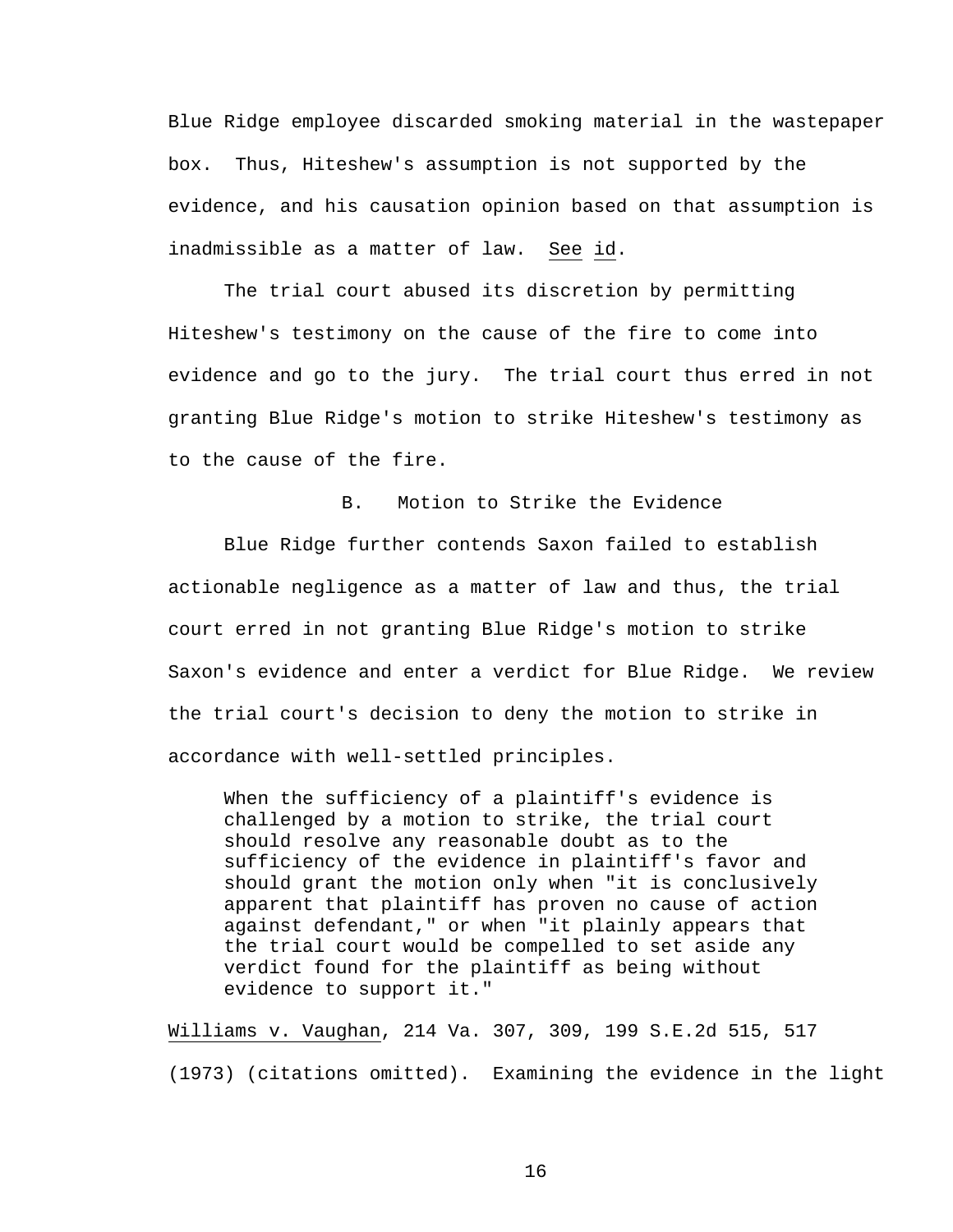most favorable to Saxon, we find that Saxon has failed to establish a prima facie case of negligence against Blue Ridge.

The elements of an action in negligence are a legal duty on the part of the defendant, breach of that duty, and a showing that such breach was the proximate cause of injury, resulting in damage to the plaintiff. Trimyer v. Norfolk Tallow Co., 192 Va. 776, 780, 66 S.E.2d 441, 443 (1951). "The proximate cause of an event is that act or omission which, in natural and continuous sequence, unbroken by an efficient intervening cause, produces the event, and without which that event would not have occurred." Beale v. Jones, 210 Va. 519, 522, 171 S.E.2d 851, 853 (1970). The evidence tending to show causal connection must be sufficient to take the question out of the realm of mere conjecture, or speculation, and into the realm of legitimate inference, before a question of fact for submission to the jury has been made out. Id. "It is incumbent on the plaintiff who alleges negligence to show why and how the accident happened, and if that is left to conjecture, guess or random judgment, he cannot recover." Weddle v. Draper, 204 Va. 319, 322, 130 S.E.2d 462, 465 (1963).

Because Hiteshew's opinion as to the cause of the fire was inadmissible, Saxon presented no evidence that Blue Ridge breached any duty to Saxon and no evidence of a proximate cause attributable to Blue Ridge. Assuming Saxon proved the fire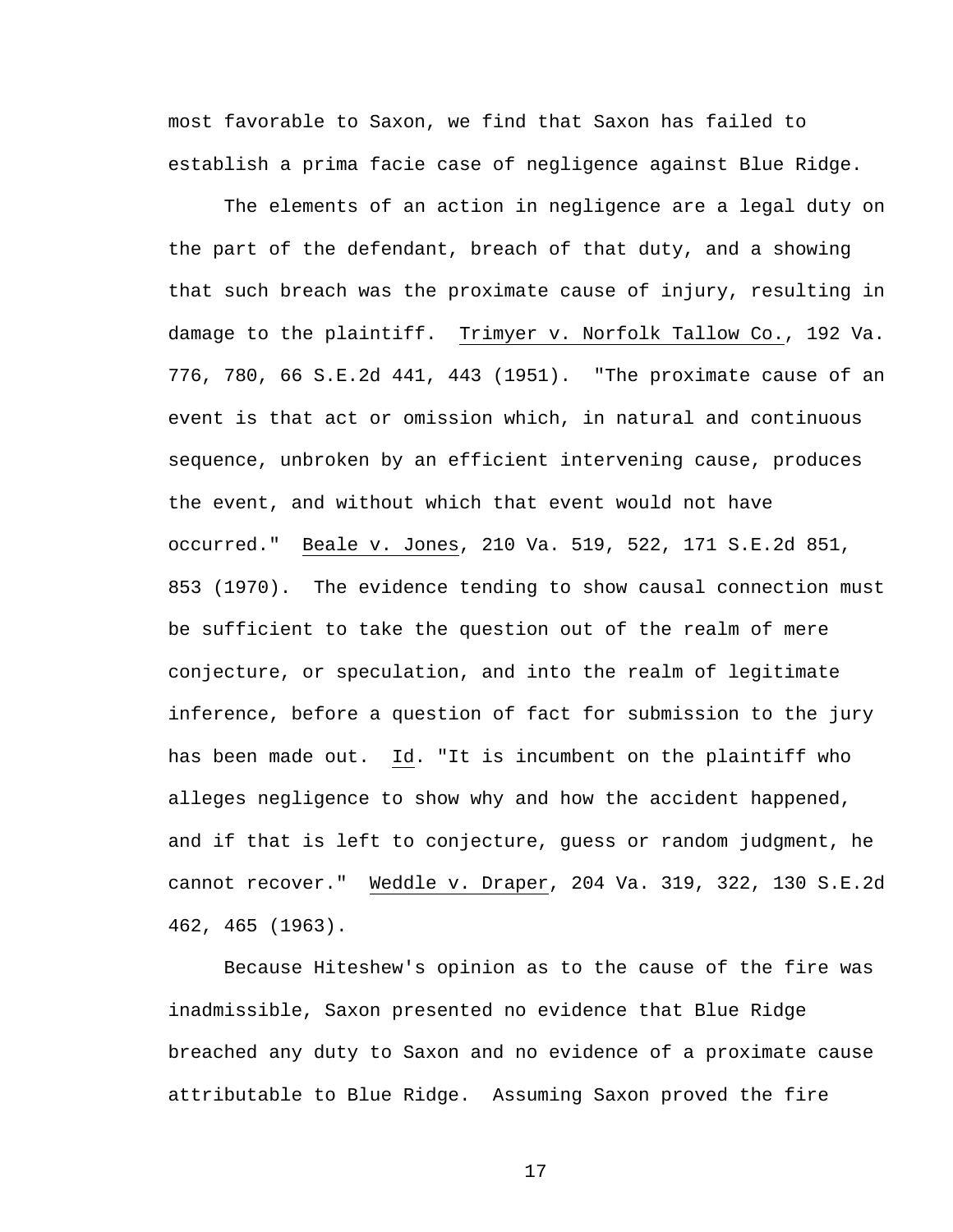started in the trash box, it had no evidence, without Hiteshew's opinion, to make the connection to Blue Ridge, as the cause of the fire. This failure of proof represents the absence of a prima facie case of negligence which could be submitted to the jury.

Thus, the trial court abused its discretion when it denied Blue Ridge's motion to strike Saxon's evidence. That abuse of discretion was reversible error by the trial court.

## III. CONLCUSION

 Hiteshew's opinion testimony as to the cause of the fire was inadmissible because it was not supported by the evidence and thus was purely speculative. The trial court therefore erred in denying Blue Ridge's motions to exclude this portion of Hiteshew's testimony. Without Hiteshew's causation testimony, Saxon did not make a prima facie case of negligence by Blue Ridge because it could not prove either a breach of duty or proximate cause related to Blue Ridge. Thus, the trial court also erred in denying Blue Ridge's motion to strike Saxon's evidence. Accordingly, we will reverse the judgment of the trial court and enter final judgment for Blue Ridge. $3$ 

 $\overline{\phantom{a}}$  3  $3$  Because we reverse the trial court's judgment for the foregoing reasons and enter final judgment for Blue Ridge, we do not address Blue Ridge's remaining arguments that the trial court allowed Hiteshew to assess the credibility of witnesses or that Saxon was bound by the testimony of the Blue Ridge employees as adverse witnesses.